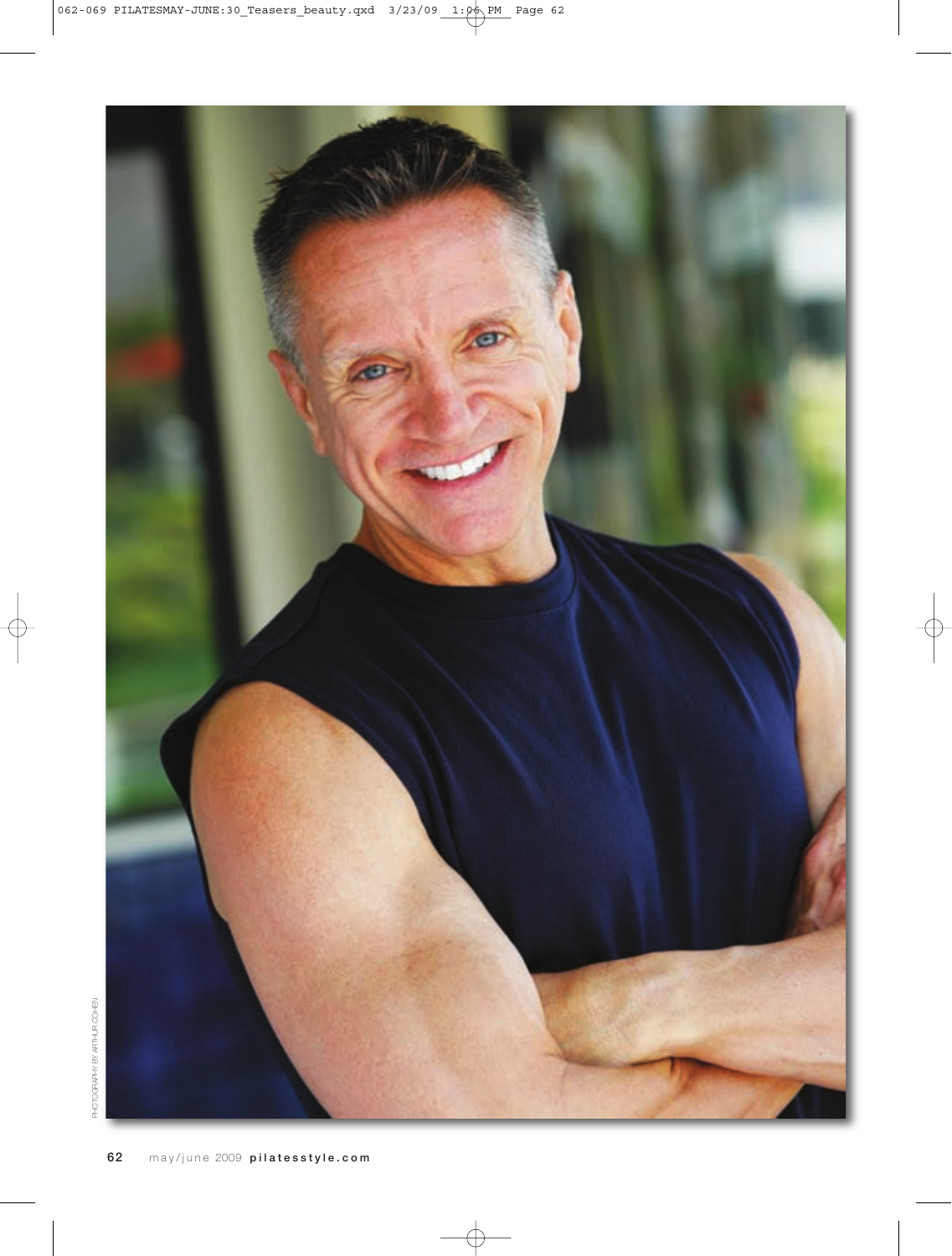

pilates helps athletes improve their game and helps average joes and janes look and move like elite pros

#### **BY JOHN GAREY, MS**

i<br>Make<br>or "I w 've been teaching Pilates for almost 15 years, from Chicago, New York and Miami to Majorca, Moscow and Toowoomba, Australia. Most of the people I meet are hoping that Pilates will help them achieve something very specific. I can't tell you how many times I've heard "Make me look like a dancer" or "I want arms like Madonna" or "I want six-pack abs." Of course, fitness goals aren't always superficial. People have heard that Pilates can accomplish everything from curing back pain to growing the spine two inches. (FYI: I've been practicing Pilates just about every day since the early '90s, and I'm exactly the same height as when I started. If *only* I were two inches taller!) What *is* true is that Pilates is not only an excellent stand-alone workout, but it's also a fantastic complement to almost any other activity. And when practiced regularly, it will help you look your absolute best.

One of the reasons I fell in love with Pilates is that it can give you a compact and strong body without creating bulk. I've spent my life working out and have enjoyed practically every minute of it. When I started Pilates, I couldn't touch my toes (not even close), and that's not good for a Sport Aerobics competitor. (For those of you who've never heard of Sport Aerobics, it was really popular back in the '90s: Think high-speed gymnastics performed to music on a hardwood floor. It hurts just to think about it now.) Having heard that Pilates was great for increasing flexibility, I plunged in headfirst, with Patrick O'Brien in Chicago. Not surprisingly, I did improve my flexibility, but beyond that, *everything* I did got better. I jumped higher and had better balance, and even those one-arm pushups were suddenly much easier. I was completely sold on my new exercise program and made it my goal to let everyone possible know about Pilates. (P.S.: I snagged the U.S. National Aerobic championship in 1995 in the team division, along with incredible athletes Patrick Knowles and Johnny Underwood.)

In the late 90's I started working with Moira and Lindsay

Merrithew, cofounders of STOTT PILATES®, and I fell in love with their scientific approach to the original work of Joe Pilates. Over time I became a master instructor trainer and was very involved in the program development of Stott Pilates' athletic series of DVDs. Along the way, I've taught many dancers, of course, but I've also worked with a former kicker for the Dallas Cowboys, the captain of the U.S. rugby team, members of Cirque du Soleil and countless other pro and amateur athletes. Every last one of them improved their game by practicing Pilates. But you don't have to be a professional anything to benefit immensely from Pilates. Everyone has his or her own physical goals, and by learning which exercises will help achieve specific goals, you can design effective workouts for anyone.

Pilates isn't a magic bullet—even after a year of practicing, the average Joe will probably not be mistaken for Michael Phelps. But you can look your best through proper nutrition and by incorporating Pilates into your workouts. We often hear that Pilates works you from the inside out, but what a lot of people don't realize is that this is literally true. Many of the exercises are designed to work all layers of muscle and to help clients achieve a balanced and toned overall muscular system. By utilizing both traditional mat and apparatus exercises, clients can strengthen muscles and achieve great flexibility through all of the major muscle groups, and develop that graceful but strong athletic look.

To get you started on your way to your best body, I've put together variations of some of my favorite traditional Pilates exercises. The workout is designed to recruit all the major muscles and to add balance, strength, flexibility and control. The exercises can be done with or without the small equipment recommended. You can substitute anything for the weights (toning balls, soup cans, etc.). Flexbands can be purchased at any sporting-good store or online, as can the fitness circle or Magic Circle.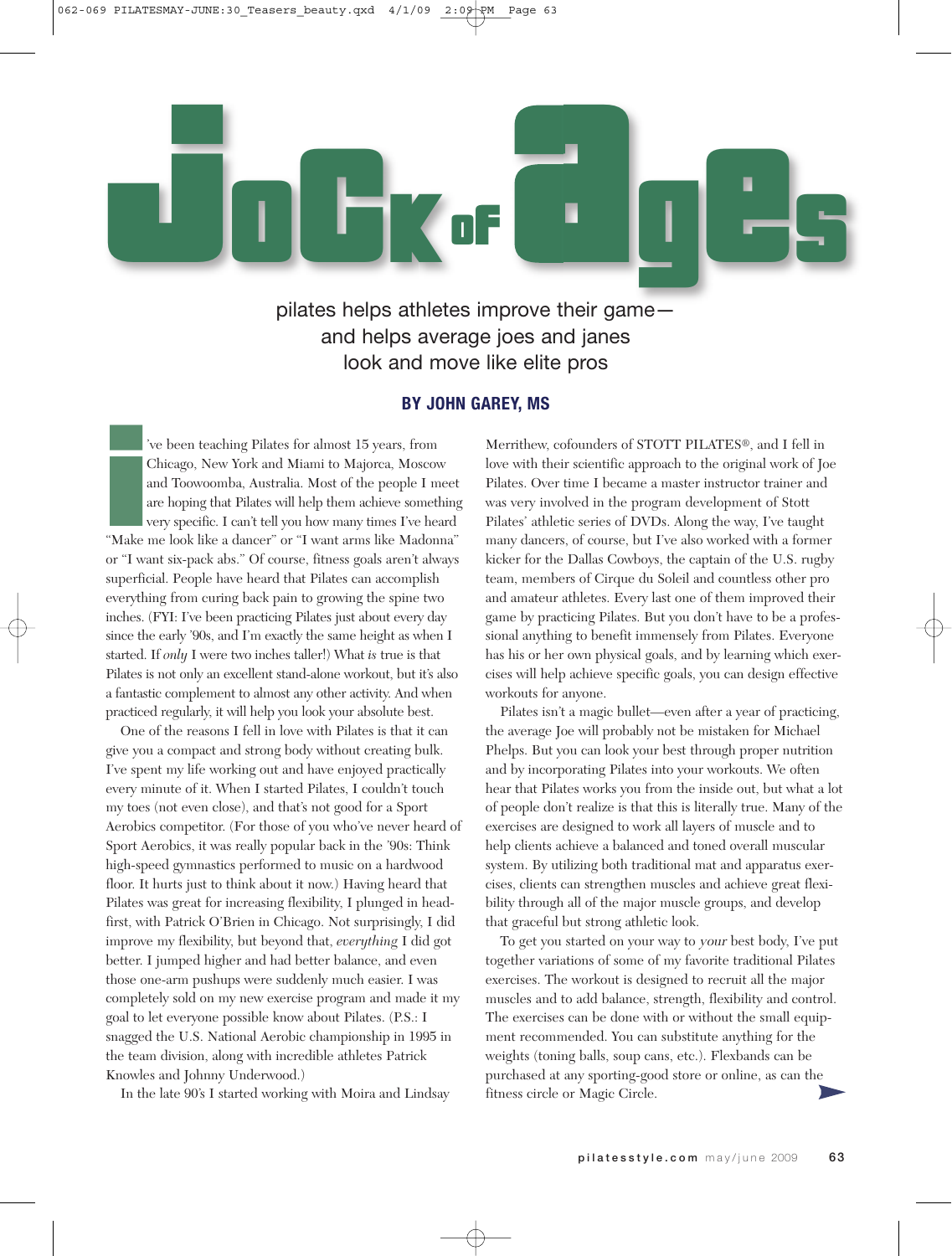

### Standing Matwork reformer footwork without the reformer

**props:** fitness circle (optional for upper-body work). You may also use a medium-size kid's or fitness ball.

**muscles targeted:** butt, thighs, calves and chest

**1.** Stand with feet hip-distance apart and legs turned out, holding the fitness circle in front of your chest.

**2.** Inhale and bend your knees and hips, keeping your back straight, and simultaneously press fitness circle away from your body.

**3.** Come up on your toes and raise your heels.

**4.** Exhale and straighten knees and hips as you simultaneously bend your elbows again, then lower your heels. Do 5–10 repetitions in each direction.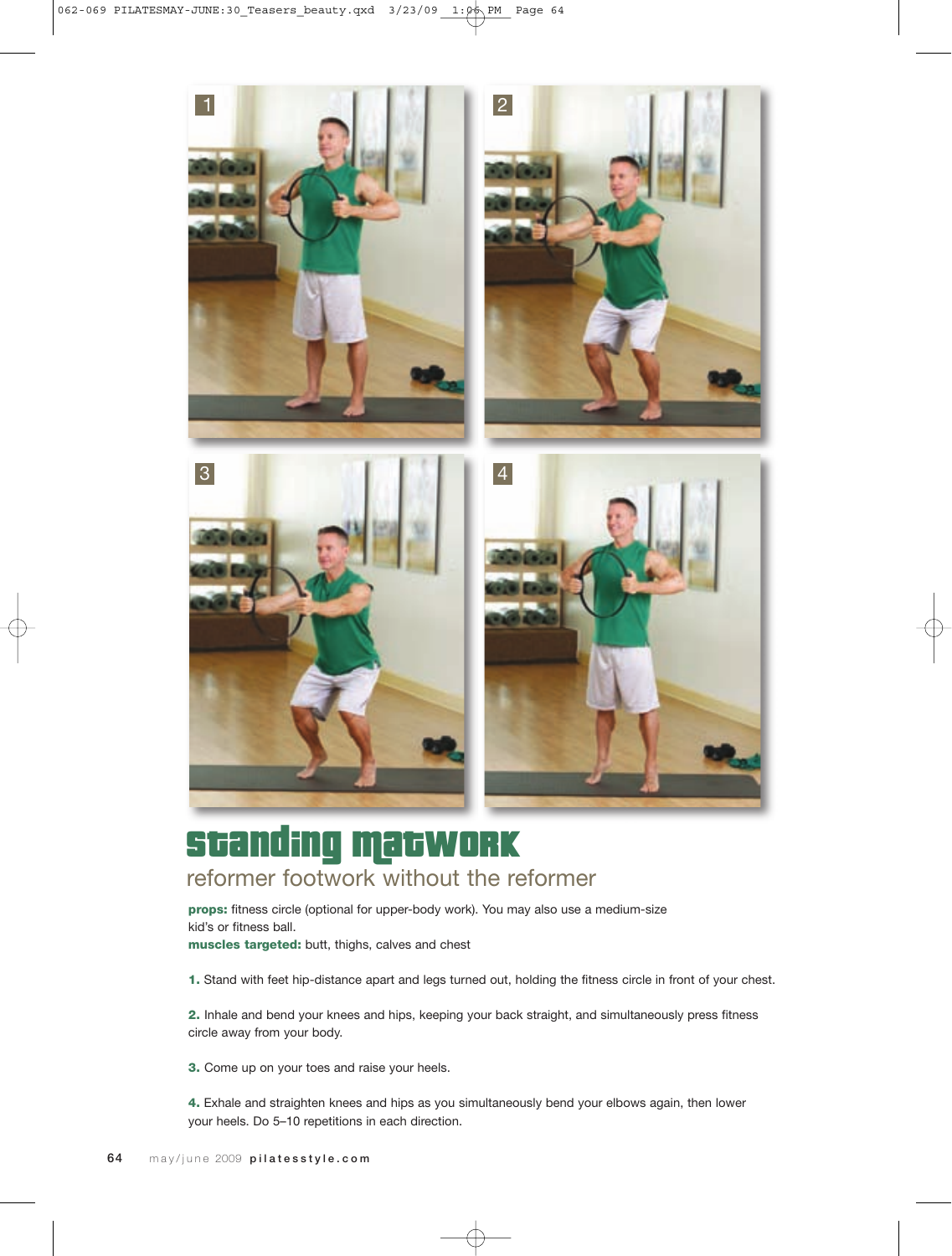



# gLe-Leg<br>md:ma Standing work

**props:** fitness circle (optional for upper-body work) You may also use a medium-size kid's or fitness ball. **muscles targeted:** butt, thighs, obliques, chest and anterior deltoids

**1.** Stand with your legs together and hold the circle in front of your chest.

**2.** Inhale and lunge back with your left leg and then touch the floor with your toes as you simultaneously extend the circle forward.

**3.** Exhale and bring your left knee up and extend it as you simultaneously flex your elbows out to the sides and squeeze the circle, rotating your torso to the left. Do 5–10 repetitions on each side.

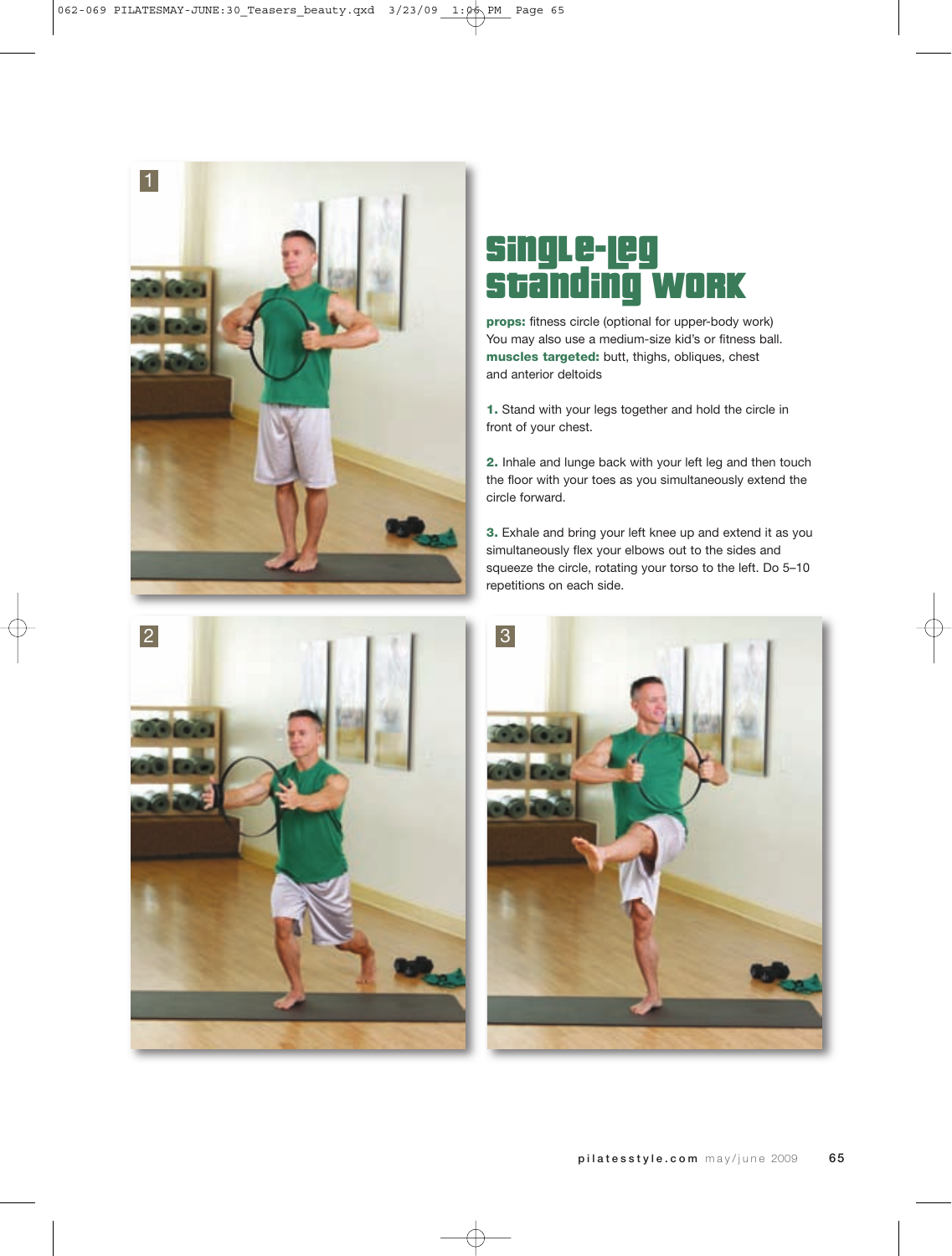# Standing Breast **Stroke with** flexband

**prop:** flexband **muscles targeted:** thighs, butt, shoulders and back extensors

**1.** Stand on the band with your feet hip-distance apart, holding the ends of the band in your hands, arms by your sides.

**2.** Exhale and bend your knees and hips, keeping your back straight, as you simultaneously reach your arms over your head, making sure you keep your spine in neutral.

**3.** Inhale and straighten your knees and hips as you simultaneously extend your arms out to your sides in a wide V and then back by your sides while extending your spine. Do 5–10 repetitions.





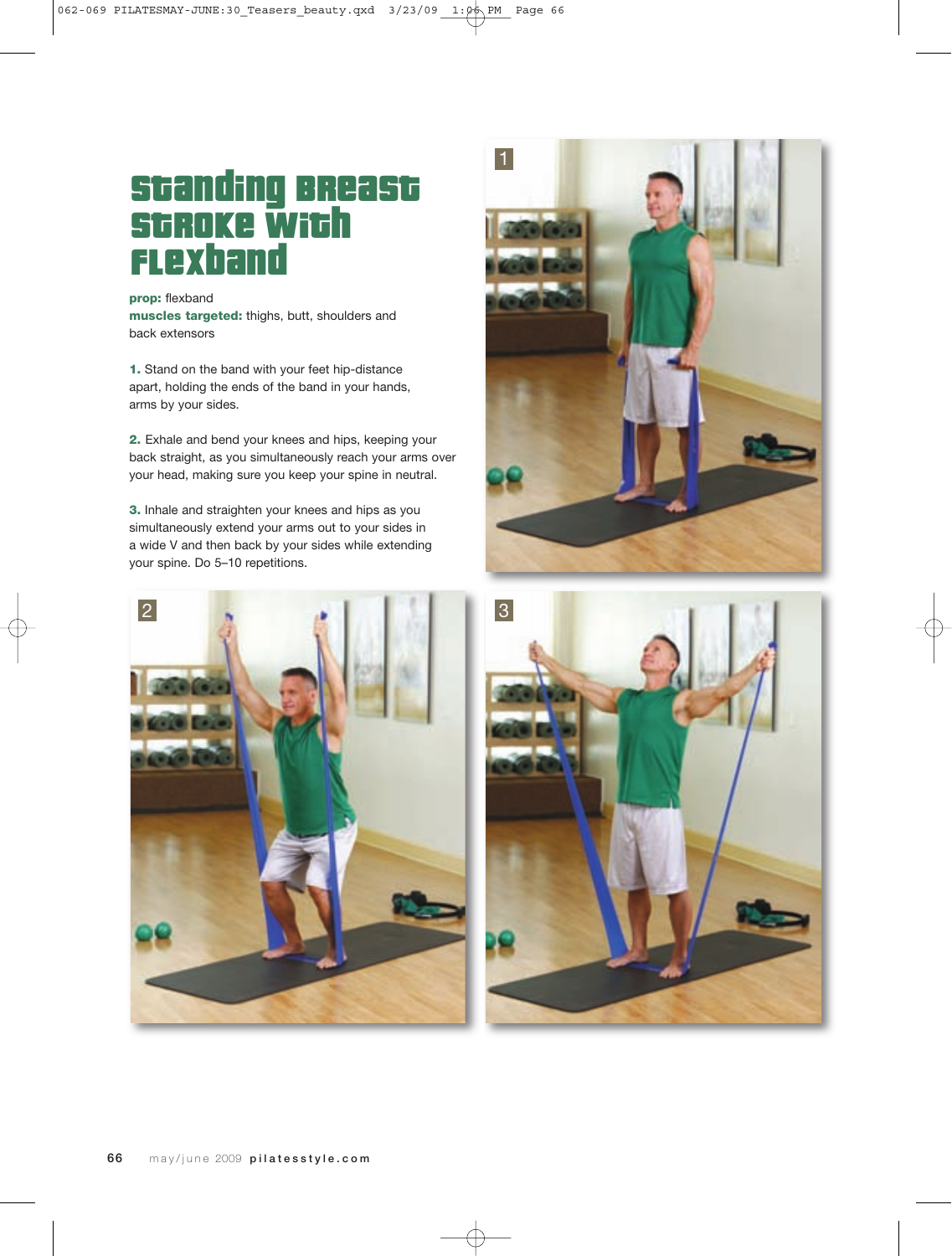



#### the hundred variation with bicep work

**props:** toning balls, hand weights or soup cans **muscles targeted:** abs, front of thigh, hips and biceps

**1.** Lie on your back with your knees bent, feet flat on the floor and arms by your sides with a weight in each hand.

**2.** Exhale and curl your upper torso away from the mat as you bend one knee into Tabletop, keeping your arms close by your sides and hovering above the mat. Inhale and maintain your position.

**3.** Exhale as you simultaneously curl your arms and extend your knee out. Do 5 repetitions on each leg.

**4.** Do 5 repetitions of entire sequence.

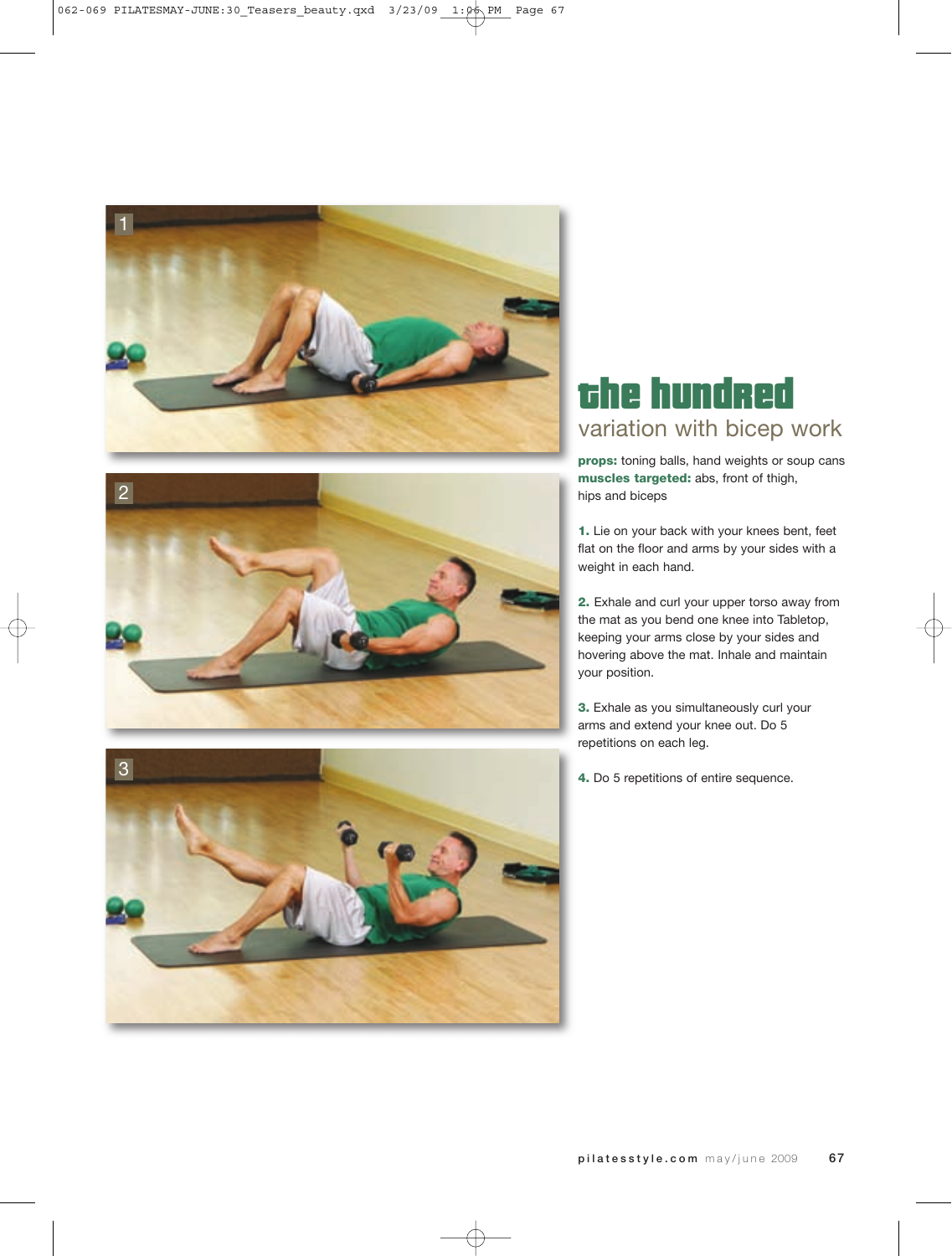





# shoulder bridge

#### variation with hand weights

**props:** toning balls, hand weights or soup cans **muscles targeted:** back of thighs, butt, chest and front of shoulders

**1.** Lie on your back with your knees bent and feet flat on the floor, holding a weight in each hand, arms reaching toward the ceiling.

**2.** Exhale and press your hips up, then inhale and open your arms out to your sides.

**3.** Exhale and return to start. Do 5–10 repetitions.